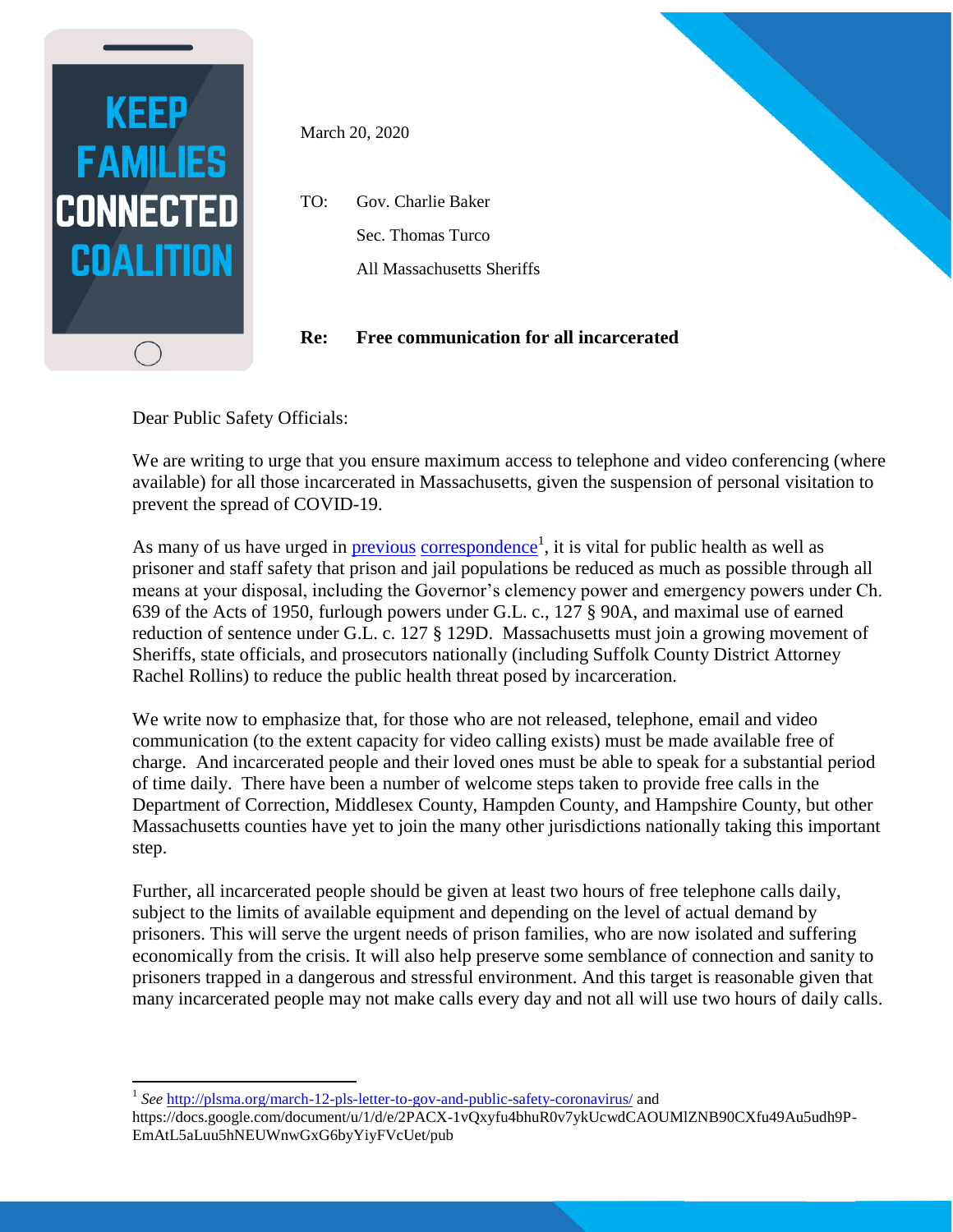To the extent that equipment and current contracts allow for video visitation, it goes without saying that providing this service free to all prisoners will go even further to sustaining vital family connections and creating a safer climate in prison. Email is also a source of connection and may reduce demand for telephones; given the negligible cost involved, it should immediately be provided free to all prisoners, through kiosks and tablets, and delivery of email should be done within a reasonable time.

Expense should not be an objection here. In recent years, the DOC and each of the counties has collected millions of dollars from prison families in "site commissions" – revenues paid by families to prison phone providers which are then passed on to the prisons. Inmate Benefit Funds and similar funds in DOC and in the counties often receive these commissions and can easily be used to help pay for calls now. Further, the actual cost of providing telephone service is pennies per minute, as demonstrated by contracts in jurisdictions that have eliminated site commissions, such as Dallas County in Texas, which now charges \$0.0119 per minute. Certainly the current crisis provides justification to renegotiate current contracts that include far higher rates.

The benefits of free telephone and other communications go far beyond the current COVID crisis. Even when in-person visits resume, low-income prison families will continue to face geographic and financial barriers to visitation. The burden is hardest on children, and in Massachusetts some [69,000](about:blank#findings-and-stats)  [children](about:blank#findings-and-stats) or five percent of our kids, have a parent in prison.<sup>2</sup> In addition, [decades](about:blank) of [studies](about:blank)<sup>3</sup> show the correlation between strong family ties during incarceration and reduced recidivism rates. Finally, increased communication with loved ones [has been shown to reduce misconduct in](about:blank)  [facilities](about:blank) by lowering anxiety and tension.<sup>4</sup> Stability may be one reason jurisdictions like New York City have [shifted to free phone calls permanently.](about:blank)<sup>5</sup>

The suspension of visits, economic distress, and anguish in and out of prison caused by the COVID-19 crisis demand that you make every effort to preserve family contact by providing two hours of free telephone calls daily (or video where possible), and free email. We hope that such measures will make evident the benefits of such communication even after this crisis ends.

Respectfully,

 $\overline{a}$ 

Prisoners' Legal Services of Massachusetts National Consumer Law Center (on behalf of its low-income clients) Charles Hamilton Houston Institute for Race and Justice Disability Law Center Greater Boston Legal Services, CORI & Re-entry Project Emancipation Initiative Families for Justice as Healing National Lawyers Guild, Massachusetts Chapter

<sup>2</sup> *See* https://www.aecf.org/resources/a-shared-sentence?gclid=CjwKCAiA\_\_HvBRACEiwAbViuU7r-IIXNfmLi7RxnO9lwLrBi66WYYotZYse9ibMCuwkHklEE-i9ymRoCmnsQAvD\_BwE/#findings-and-stats 3 *See, e.g.,* 

[https://www.researchgate.net/publication/228537671\\_Transitions\\_from\\_Prison\\_to\\_Community\\_Understanding\\_Individ](about:blank) [ual\\_Pathways](about:blank) and https://www.westerncriminology.org/documents/WCR/v07n2/naser.pdf. 4 *See* 

https://www.researchgate.net/publication/256919807\_The\_ties\_that\_bind\_or\_the\_ties\_that\_break\_Examining\_the\_relati onship between visitation and prisoner misconduct

<sup>&</sup>lt;sup>5</sup> https://www.nytimes.com/2018/08/06/nyregion/phone-calls-free-nyc-jails.html